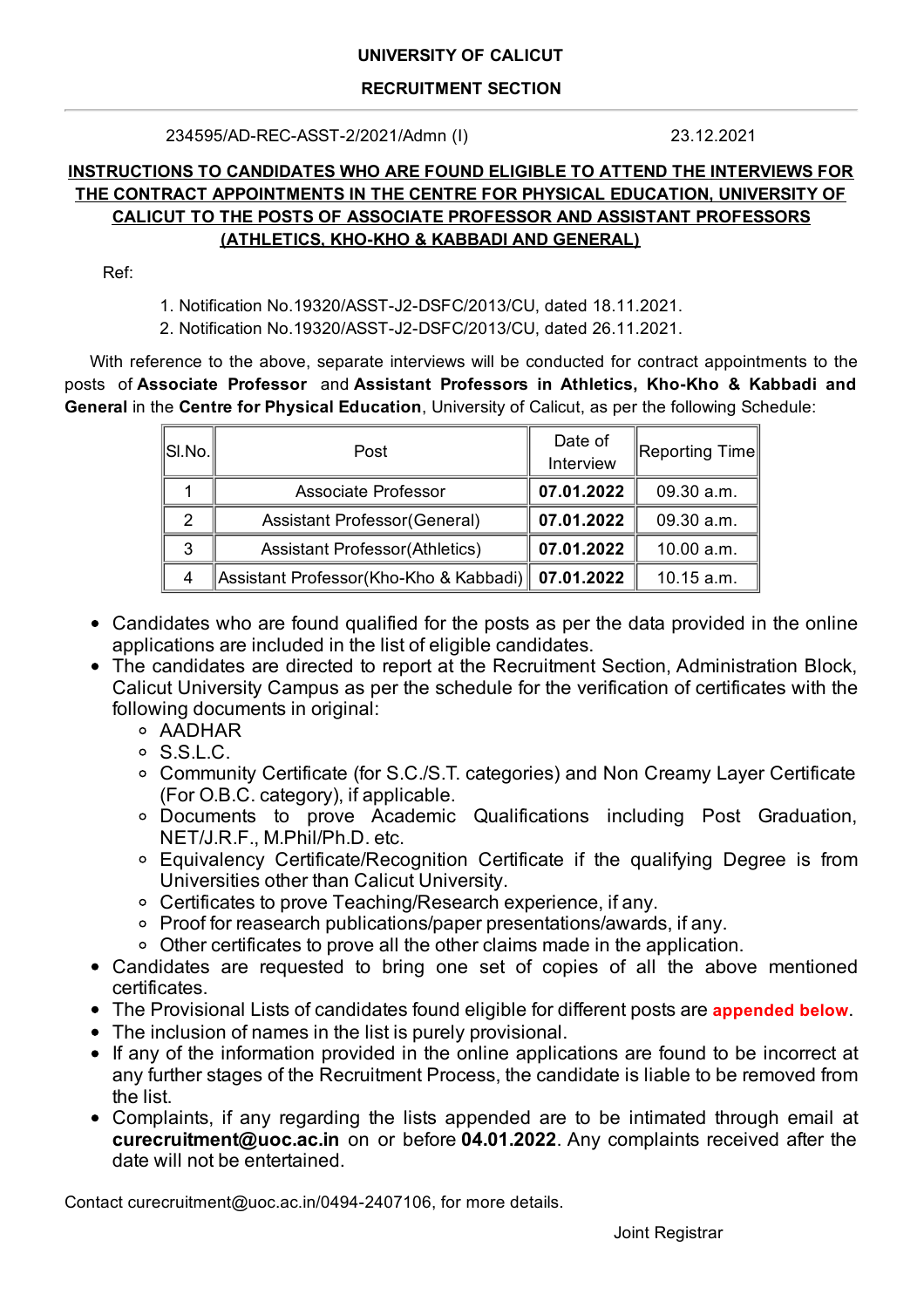### **APPENDIX**

#### **PROVISIONAL LIST OF CANDIDATES FOUND ELIGIBLE AS PER THE DATA PROVIDED IN THE ONLINE APPLICATIONS**

| <b>Associate Professors (retired faculty) on contract basis in Physical Education</b> |            |                               |            |                                                                                                                                               |  |  |  |
|---------------------------------------------------------------------------------------|------------|-------------------------------|------------|-----------------------------------------------------------------------------------------------------------------------------------------------|--|--|--|
| Notification No. 19320/ASST-J2-DSFC/2013/CU dated 26.11.2021                          |            |                               |            |                                                                                                                                               |  |  |  |
| SI <sub>No</sub>                                                                      | ID         | <b>Name</b>                   | <b>DOB</b> | <b>Remarks</b>                                                                                                                                |  |  |  |
| 1                                                                                     | 3380000008 | <b>BABU</b>                   | 18/07/1980 | Eligible only if P.G. in Physical<br>Education, 8 years of<br>Teaching/research Experience<br>equivalent to Asst. Prof and 5<br>publications. |  |  |  |
| $\overline{2}$                                                                        | 3380000006 | <b>MUHAMMED ALI PALLIYALI</b> | 30/05/1964 | Eligible if the candidate have<br>atleast 5 publications                                                                                      |  |  |  |
| 3                                                                                     | 3380000009 | P.M. SUDHIR KUMAR             | 02/11/1964 | Eligible if the candidate have<br>atleast 5 publications                                                                                      |  |  |  |
| Notification No. 19320/ASST-J2-DSFC/2013/CU dated 18.11.2021                          |            |                               |            |                                                                                                                                               |  |  |  |
| I. Assistant Professors (General) in Physical Education on contract basis             |            |                               |            |                                                                                                                                               |  |  |  |
| 1                                                                                     | 3370000028 | ABDUL HAMEED N                | 01/10/1984 |                                                                                                                                               |  |  |  |
| $\overline{2}$                                                                        | 3370000019 | ADITHYA JAYACHANDRAN          | 24/12/1995 |                                                                                                                                               |  |  |  |
| 3                                                                                     | 3370000050 | <b>ARCHANA VIJAY VS</b>       | 18/09/1996 |                                                                                                                                               |  |  |  |
| 4                                                                                     | 3370000006 | <b>ARSHA SATHYAN</b>          | 01/06/1993 |                                                                                                                                               |  |  |  |
| 5                                                                                     | 3370000045 | <b>BABU</b>                   | 18/07/1980 |                                                                                                                                               |  |  |  |
| 6                                                                                     | 3370000003 | <b>DHANESH R</b>              | 25/05/1985 |                                                                                                                                               |  |  |  |
| $\overline{7}$                                                                        | 3370000059 | DR. PRAMOD K G                | 13/04/1984 |                                                                                                                                               |  |  |  |
| 8                                                                                     | 3370000056 | DR. UMMER FAROOK.KK           | 20/07/1988 |                                                                                                                                               |  |  |  |
| 9                                                                                     | 3370000023 | HARI KRISHNAN UNNI GK         | 17/12/1981 |                                                                                                                                               |  |  |  |
| 10                                                                                    | 3370000031 | <b>JIJITH</b>                 | 16/11/1995 |                                                                                                                                               |  |  |  |
| 11                                                                                    | 3370000049 | <b>MUNEER P</b>               | 19/01/1990 |                                                                                                                                               |  |  |  |
| 12                                                                                    | 3370000037 | PREETHY K ABRAHAM             | 08/07/1994 |                                                                                                                                               |  |  |  |
| 13                                                                                    | 3370000057 | RAJKIRAN AK                   | 23/05/1986 |                                                                                                                                               |  |  |  |
| 14                                                                                    | 3370000039 | SHAFEEQ SN                    | 25/03/1997 |                                                                                                                                               |  |  |  |
| 15                                                                                    | 3370000038 | <b>SHAMEEM P</b>              | 21/02/1990 |                                                                                                                                               |  |  |  |